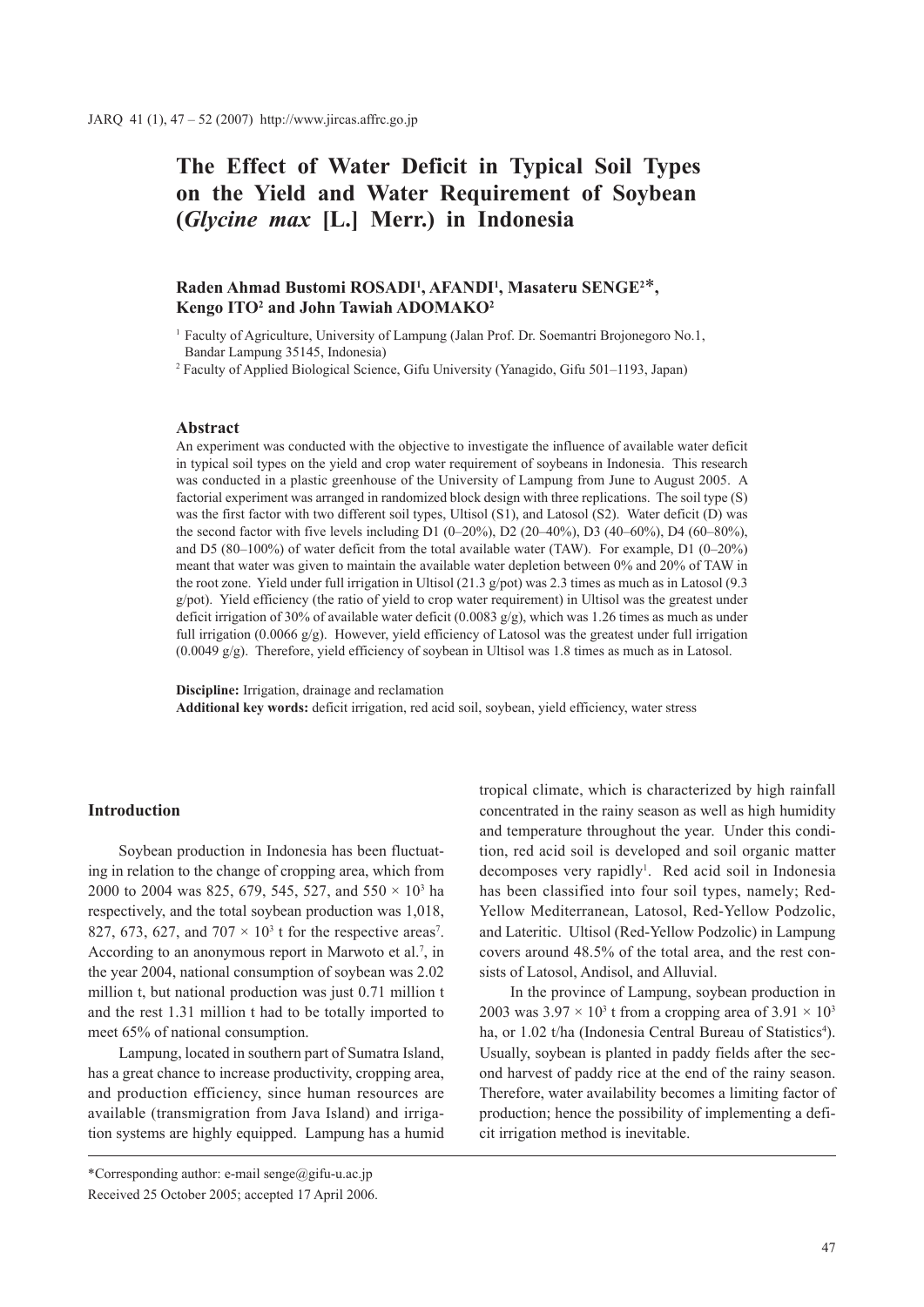#### R. A. B. Rosadi et al.

In order to ensure successful deficit irrigation, it is necessary to consider the water retention capacity of the soil. In sandy soil, plants may undergo water stress quickly under deficit irrigation, whereas plants in deep soils of fine texture may have ample time to adjust to low soil water matric potential, and may remain unaffected by low soil water content. Therefore, success with deficit irrigation is more probable in finely textured soils<sup>6</sup>.

According to Doorenboss and Kassam<sup>3</sup>, in order to quantify the effect of water stress, it is necessary to derive the relationship between relative yield decrease and relative evapotranspiration deficit given by the following equation.

$$
1 - Y_a' Y_m = K_y (1 - ET_a/ET_m)
$$
 (1)

where  $1 - Y_a/Y_m$  = relative yield decrease,  $Y_a$  = actual yield,  $Y_m$  = maximum yield (under no water stress condition in each soil type),  $1 - ET_{\alpha}/ET_{\text{m}}$  = relative evapotranspiration decrease,  $K_y$  = yield response factor,  $ET_a$  = actual evapotranspiration, and  $ET_m$  = maximum evapotranspiration (under no water stress condition in each soil type).

The K  $\sigma$  of soybean for the whole growing period under water deficit was 0.85 according to Doorenbos and Kassam<sup>3</sup> and Moutonnet<sup>8</sup>.

Based on the above description, the research was conducted with the objective to investigate the influence of available water deficit in typical soil types of Indonesia on yield and crop water requirement of soybeans. This research can be used to determine irrigation schedules for the different soil types which ensure optimum growth and production efficiency of soybeans.

## **Materials and methods**

This research was conducted in a plastic greenhouse located in the experimental field of Lampung University from June to August 2005. The soybean cultivar used was Slamet. Soybeans were planted in plastic buckets inside the plastic greenhouse. The size of the plastic greenhouse was  $6 \times 10$  m<sup>2</sup>. The top roof height was 4.5 m, and the lowest roof height was 3 m. The greenhouse type was a bamboo A-frame. The average temperature is 26.4ºC and the relative humidity (RH) was 83.3%. A factorial experiment was arranged in randomized block design with three replications. The soil types (S) was the first factor with two different soil types, Ultisol (S1), and Latosol (S2). Available water deficit (D) was the second factor with five levels including: D1 (0–20%), D2 (20–40%), D3  $(40-60\%)$ , D4  $(60-80\%)$ , and D5  $(80-100\%)$  of available water deficit. For example, the water deficit level, D<sub>2</sub> (20–40%) meant that water was given to maintain the available water depletion between 20% and 40% of the total available water (TAW) in the root zone. TAW is defined as the water content between field capacity  $(\theta_{\text{FC}})$ and permanent wilting point  $(\theta_{\text{pwp}})$ . When the maximum allowable depletion of available water got close to 40% of TAW, water was applied to bring back the available water depletion to the deficit level of 20% of TAW. The physical and chemical properties of the soils are shown in Table 1.

Agronomic variables evaluated in this research were yield (Y, g/pot) and crop water requirement (CWR, g). CWR was calculated as the total evapotranspiration (ET, g/d) during the whole growing period. Evapotranspiration (ET), which determined crop water requirement, was measured by weighing the container every day. The container served the role of a weighing lysimeter that hydrologically isolates soil surface lateral inflow/outflow. Daily evapotranspiration was calculated by the following formula:

$$
ET = Wd_i - Wd_{i-1}
$$
 (2)

where  $Wd_i(g)$  = the weight of container at day (i), and  $Wd_{i,j}(g)$  = the weight of the container at day (i - 1).

The volume of the container (plastic bucket) was 10 L with a top diameter of 28 cm, bottom diameter of 21.5 cm, and height of 21.5 cm. The soil was taken from top soil (20 cm depth), then air-dried and sieved with a 3 mm mesh screen to make soil homogenous before filling the containers. A small 3 mm diameter hole for drainage was located at the center of the container bottoms.

Five seeds were planted in each plastic bucket, and one week later thinned to only 2 seedlings which were maintained until the end of the growth period. Urea fertilizer was applied at 75 kg/ha, triple superphosphate at 75 kg/ha, and muriate of potash at 75 kg/ha. All fertilizer was applied just once, at seedling time. The soybean

|  |  | Table 1. The soil physical and chemical properties |  |
|--|--|----------------------------------------------------|--|
|--|--|----------------------------------------------------|--|

|         | Soil moisture content<br>$(m^3/m^3)$ |                                 | <b>TAW</b><br>$\theta_{\rm FC} - \theta_{\rm PWP}$ | Organic<br>content | pH<br>(H, O) |      | Soil texture |      |
|---------|--------------------------------------|---------------------------------|----------------------------------------------------|--------------------|--------------|------|--------------|------|
|         | $\theta_{\rm{re}}$ (34.7 kPa)        | $\theta_{\text{pwp}}$ (185 kPa) | $(m^3/m^3)$                                        | (kg/kg)            |              | Sand | Silt         | Clay |
| Ultisol | 0.21                                 | 0.05                            | 0.16                                               | 0.0296             | 5.51         | 0.80 | 0.12         | 0.08 |
| Latosol | 0.25                                 | 0.10                            | 0.16                                               | 0.0292             | 4.93         | 0.40 | 0.30         | 0.30 |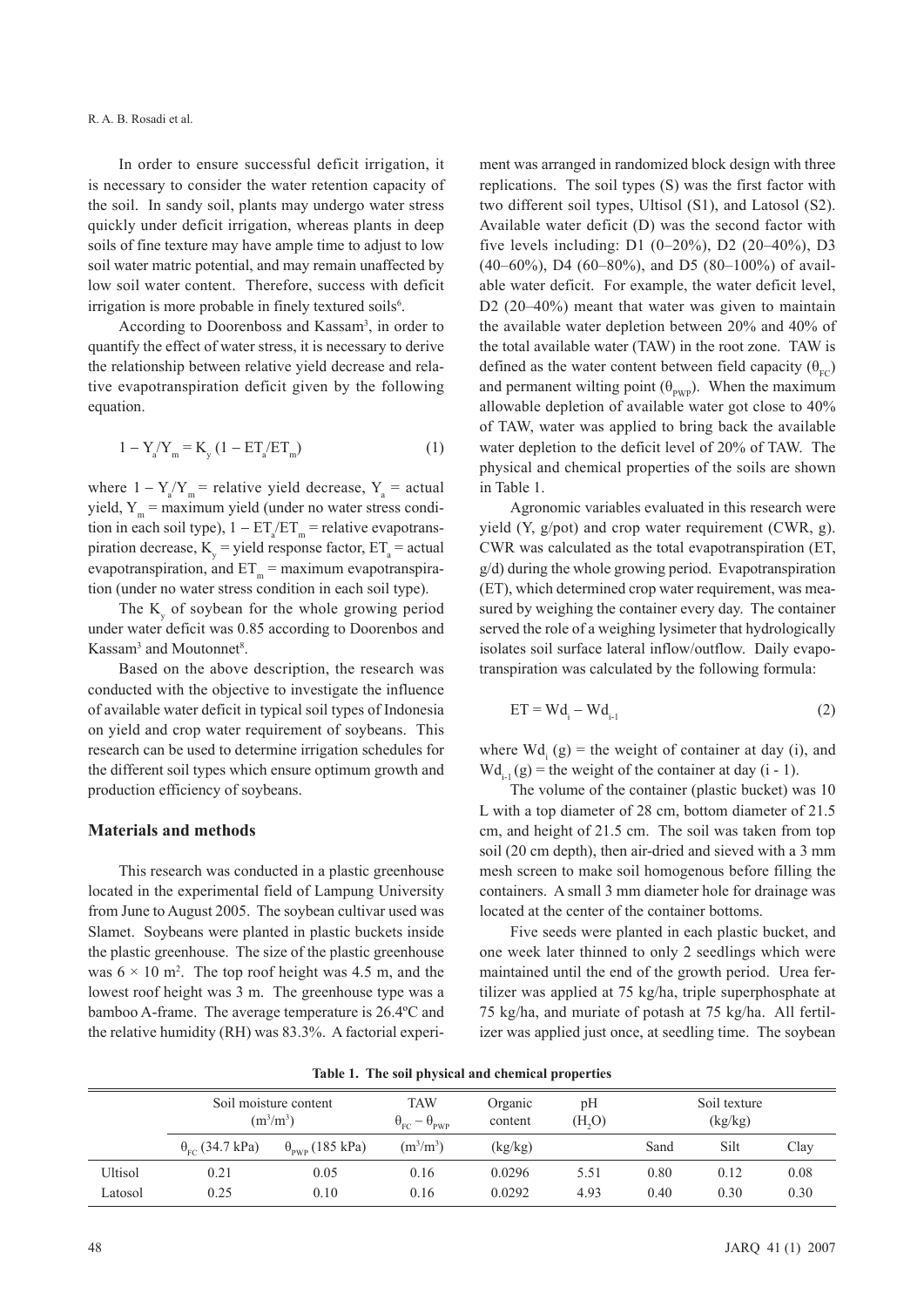plants were irrigated with a hand-held watering can, and the amount of water applied was the same as the amount of ET of the day before. The soybean plants were sprayed with insecticide to protect them from insect attack at least twice a month. The growth period of the soybean was 85 days. Two weeks before harvesting, irrigation was stopped. Statistical analysis was done using F-test at the 5% significance level, followed by Least Significant Difference (LSD) test at the same level.

## **Results and discussion**

#### **1. Crop water requirement**

The influences of available water deficit (D) on crop water requirement (CWR) in the different soil types (S) are shown in Table 2. It can be observed from this table that the effects of available water deficit on CWR in Ultisol and Latosol are quite significant. In Ultisol, the plants experienced water stress starting from available water deficit 20–40% of TAW (D2), but in Latosol the plants experienced water stress beginning from available water deficit 40–60% of TAW (D3). It means that the critical water content  $(\theta_c)$ , defined as water content when plants begin to experience water stress, corresponded to available water deficit 30% of TAW in Ultisol and available water deficit 50% of TAW in Latosol. The value  $\theta$ in Ultisol is calculated as  $0.21 - 0.3 \times (0.21 - 0.05) = 0.16$  $\text{m}^3/\text{m}^3$  (49 kPa) and in Latosol is calculated as  $0.25 - 0.5$  $\times (0.25 - 0.10) = 0.18 \text{m}^3/\text{m}^3$  (66kPa).

There was significant difference in the response of

**Table 2. The effect of available water deficit at different soil types on the total CWR (g/pot)**

|                | Ultisol      |   | Latosol     |   |  |
|----------------|--------------|---|-------------|---|--|
| D <sub>1</sub> | 3,256        | a | 1,881       | h |  |
| $(0-20\%)$     | a            |   | a           |   |  |
| D2             | 2,405        | a | 1,807       | h |  |
| $(20 - 40\%)$  | b            |   | a           |   |  |
| D <sub>3</sub> | 1,923        | a | 1,490       | b |  |
| $(40 - 60\%)$  | $\mathbf{C}$ |   | $\mathbf b$ |   |  |
| D <sub>4</sub> | 1,377        | a | 1,197       | a |  |
| $(60 - 80\%)$  | d            |   | $\mathbf b$ |   |  |
| D <sub>5</sub> | 882          | a | 840         | a |  |
| $(80 - 100\%)$ | e            |   | $\mathbf c$ |   |  |

Numbers followed by the same letter horizontally and vertically were not significantly different using LSD-test at 5% significance level. The bold line and or shading are the boundaries for significance levels between the treatments compared to the control/highest value.

available water deficit of D1, D2, and D3 between Ultisol and Latosol, and there was no significant difference in D4 and D5. It means that the CWR in Ultisol is greater than in Latosol under no stress (D1) and low water deficit of D2 and D3. However, CWR in Ultisol and Latosol are almost the same under high water deficits of D4 and D5.

#### **2. Evapotranspiration**

Fig.1 shows the relationship between  $ET_a/ET_m$  and the fraction of water depletion "p". The value of  $ET_a/ET_m$ is the ratio of actual evapotranspiration  $(ET_a)$  to the maximum evapotranspiration  $(ET_n)$ . Maximum evapotranspiration  $(ET<sub>m</sub>)$  refers to conditions when water is adequate for unrestricted growth and development. The value of  $ET_{a}/ET_{m}$  corresponds to the water stress coefficient  $(K_{s})$ proposed by Allen et al.<sup>2</sup>, which is defined as the ratio of  $ET_{\text{cadj}}$  to  $ET_c$ .  $ET_{\text{cadj}}$  is the crop evapotranspiration under non-standard condition (i.e. water stress condition) and  $ET_c$  is evapotranspiration under standard condition (i.e. no water stress condition). The value of "p" is the ratio of water depletion to the total available water (TAW) in the root zone, which is an indicator of the water deficit level. For example, the average value of "p" under the water management of D3 (40–60%) treatment is calculated as  $(0.4 + 0.6)/2 = 0.5$ . Fig.1 shows that  $ET_a/ET_m$ values decrease with increasing "p", declining faster in Ultisol than Latosol. It means that the evapotranspiration in Ultisol is more sensitive to water stress than in Latosol. According to Allen et al.<sup>2</sup> (1998), the value of "p" is a function of the soil type, for fine textured soils (clay) the p value can be reduced by 5–10%, while for more coarse textured soils (sand), they can be increased by 5–10%. It is easy to understand, because the texture of Ultisol soil consists of 80% sand and 8% clay, whereas Latosol soil consists of 40% sand and 30% clay (Table 1).



**Fig. 1. The relation between the available water deficit (p)**  and  $ET_{a}/ET_{m}$  on Ultisol and Latosol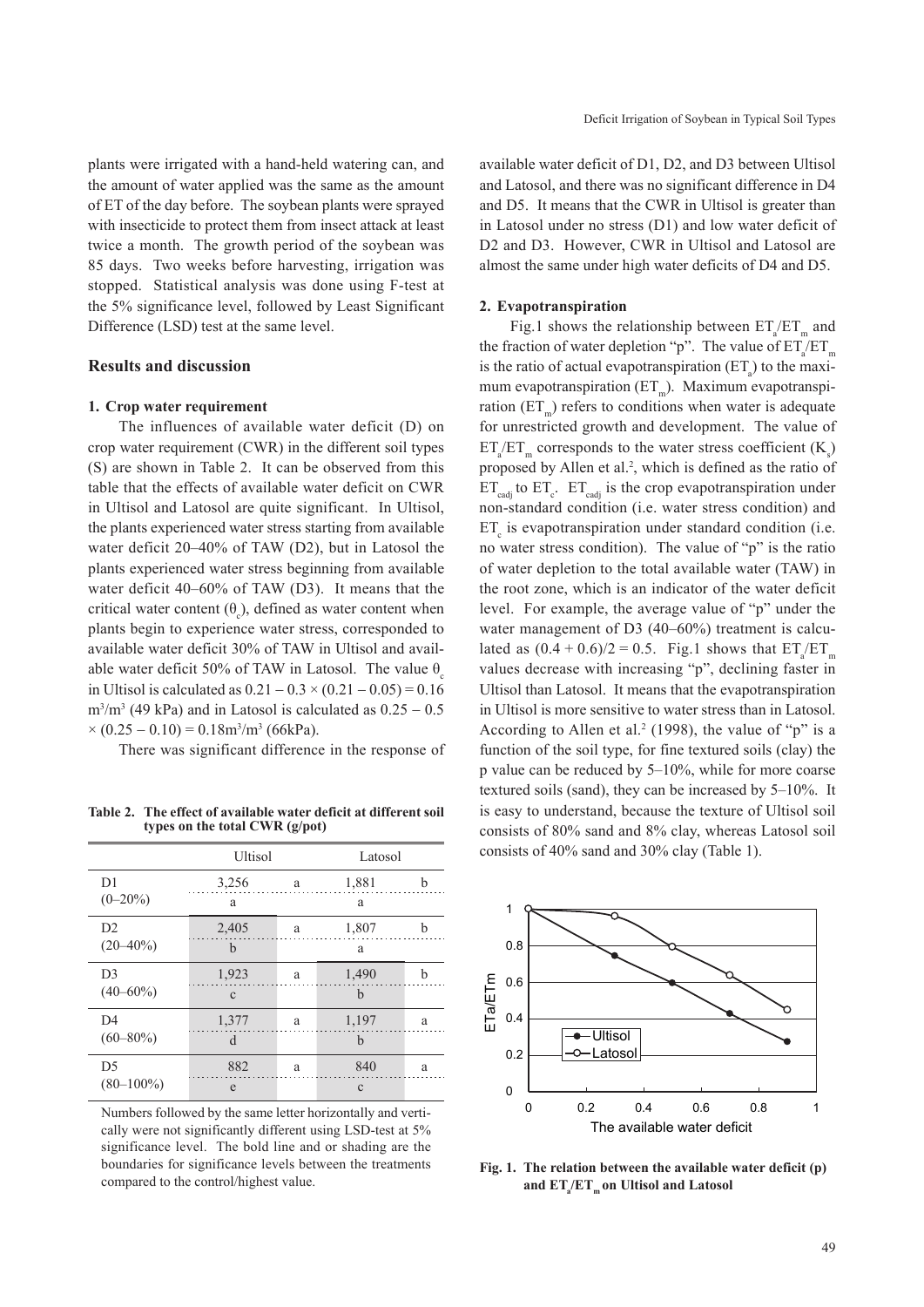|                | Ultisol      |   | Latosol      |   |  |
|----------------|--------------|---|--------------|---|--|
| D1             | 21.3         | a | 9.3          | B |  |
|                | a            |   | a            |   |  |
| D2             | 20.0         | a | 8.4          | B |  |
|                | a            |   | ab           |   |  |
| D <sub>3</sub> | 14.6         | a | 6.2          | B |  |
|                | $\mathbf{C}$ |   | $\mathbf b$  |   |  |
| D <sub>4</sub> | 8.4          | a | 4.7          | B |  |
|                | d            |   | $\mathbf{C}$ |   |  |
| D <sub>5</sub> | 3.5          | a | 1.4          | А |  |
|                | e            |   | d            |   |  |

**Table 3. The effect of available water deficit at the different soil types on yield (g/pot)**

Numbers followed by the same letter horizontally and vertically were not significantly different using LSD-test at 5% significance level. The bold line and or shading are the boundaries for significance levels between the treatments compared to the control/highest value.



**Fig. 2. The relation between the available water deficit (p)**  and  $Y_a/Y_m$ 



**Fig. 3. Yield response to water deficit of soybean in Ultisol and Latosol**

### **3. Yield**

The effect of available water deficit (D) in the different soil types (S) on yield are shown in Table 3. From Table 3, it could be seen that there were significant differences between the yields of Ultisol and Latosol under the low water deficit of D1, D2, and D3, but there was no significant difference under high water deficit of D4 and D5. The yields of soybean began to decrease significantly by water stress under available water deficit more than 40–60% of TAW in both the Ultisol and Latosol. The yield in Ultisol was greater than in Latosol under all water deficit levels. Especially the maximum yield in Ultisol (21.3 g/pot) was 2.29 times as much as in Latosol (9.3 g/pot) under full irrigation (D1).

Fig. 2 shows the relation between  $(Y_a/Y_m)$  and the available water deficit fraction "p". The value of  $Y_a/Y_m$ is the ratio of the actual yield  $(Y_a)$  gained under available water deficit level of "p" to the maximum yield  $(Y_m)$ under no water stress condition, which is also an indicator that the plant is in stress condition. The relations between  $(Y_{a}/Y_{m})$  and "p" in Ultisol and Latosol are almost the same. Beyond the water depletion  $p = 0.3$ , the values of  $Y_{a}/Y_{m}$  for Ultisol and Latosol decrease sharply, indicating a stress condition.

Based on Tables 2 and 3, and Fig. 1, and 2, it is apparent that the response of Ultisol and Latosol to CWR and yield were different. Those differences happen because of the effect of the different physical and chemical properties of the soil. Based on the laboratory analysis, the chemical properties differed, especially pH  $(H_2O)$ . The pH of the Ultisol was 5.51, and the Latosol was 4.93. According to Tan<sup>9</sup>, Ultisol and Latosol were classified as having moderate and strong acidity, respectively. Based on the physical properties, the Ultisol soil is classified as loamy sand with 80% sand and 8% clay, and the Latosol as clay loam with 40% sand and 30% clay. According to Ismail and Effendi<sup>5</sup>, the best pH for soybean growth is 6.8 with yield index of 100%. The effects of pH on the yield are shown by the yield index. The yield index of soybean at pH 4.7, 5.0, 5.7, 6.8, and 7.5 are 65, 79, 80, 100, and 93% respectively. It means that the lower the pH, the lower the yield. Therefore, the yield of Ultisol is greater than Latosol.

#### **4. Yield response factor**

The values of the yield response factor  $(K_y)$  for water usage of the different soil types that are calculated using equation  $(1)$  are shown in Table 4. The K<sub>y</sub> values in Ultisol are greater than in Latosol under all water deficit levels. The average  $K_v$  values of Ultisol and Latosol are 0.804 and 1.74, respectively.

Fig. 3 shows that the relationship between rela-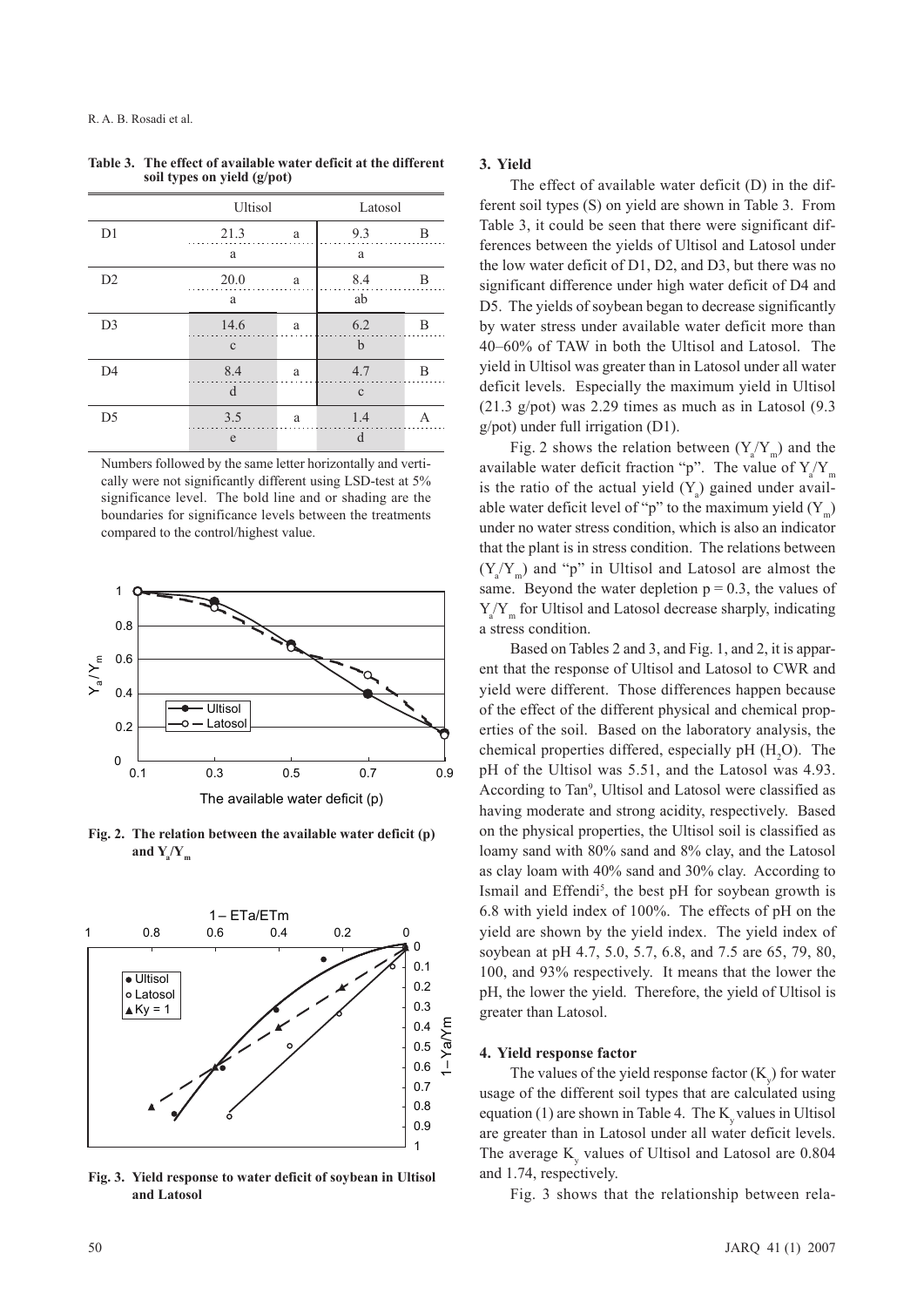| Soil types | WD Level $(\% )$            | Yield $(g)$ | ET(g) | $1 - Y/Y$<br>a m | $1 - ET/ET$<br>'n | $K_{y}$  |
|------------|-----------------------------|-------------|-------|------------------|-------------------|----------|
| Ultisol    | D1 ( $0-20\%$ )             | 21.3        | 3,236 | $\Omega$         | $\Omega$          | $\theta$ |
| (S1)       | D <sub>2</sub> $(20-40\%)$  | 20.0        | 2,405 | 0.061            | 0.257             | 0.238    |
|            | D3 $(40-60\%)$              | 14.6        | 1,923 | 0.314            | 0.406             | 0.775    |
|            | D <sub>4</sub> $(60-80\%)$  | 8.4         | 1,377 | 0.606            | 0.574             | 1.054    |
|            | D5 $(80-100\%)$             | 3.5         | 882   | 0.836            | 0.727             | 1.149    |
|            |                             |             |       |                  | Average           | 0.804    |
| Latosol    | D <sub>1</sub> ( $0-20\%$ ) | 9.3         | 1,881 | $\Omega$         | $\theta$          | $\theta$ |
| (S2)       | D <sub>2</sub> $(20-40\%)$  | 8.4         | 1,807 | 0.097            | 0.039             | 2.460    |
|            | D3 $(40-60\%)$              | 6.2         | 1,490 | 0.3333           | 0.208             | 1.604    |
|            | D <sub>4</sub> $(60-80\%)$  | 4.7         | 1,197 | 0.495            | 0.364             | 1.360    |
|            | D5 $(80-100\%)$             | 1.4         | 840   | 0.849            | 0.553             | 1.535    |
|            |                             |             |       |                  | Average           | 1.740    |

**Table 4. The yield response factor of soybean**

WD: Water deficit, ET: Evapotranspiration.

**Table 5. The effect of water deficit (WD) on water uses efficiency (WUE), and yield efficiency (YE)**

| Soil<br><b>Types</b> | WD level<br>$(\%)$       | Total<br>biomass $(g)$ | Yield<br>(g)  | <b>CWR</b><br>(g) | <b>WUE</b><br>(g/g)       | YE<br>(g/g)               |
|----------------------|--------------------------|------------------------|---------------|-------------------|---------------------------|---------------------------|
|                      |                          | $\left(1\right)$       | $\circled{2}$ | $\circled{3}$     | $^{\circledA}$<br>$= 0/3$ | $\circledS$<br>$= (2)(3)$ |
| Ultisol              | $D1(0-20)$               | 63.43                  | 21.3          | 3,236             | 0.0196                    | 0.0066                    |
|                      | $D2(20-40)$              | 55.70                  | 20            | 2,405             | 0.0232                    | 0.0083                    |
|                      | $D3(40-60)$              | 40.87                  | 14.6          | 1,923             | 0.0213                    | 0.0076                    |
|                      | $D4(60-80)$              | 23.70                  | 8.4           | 1,377             | 0.0172                    | 0.0061                    |
|                      | $D5(80-100)$             | 8.83                   | 3.5           | 882               | 0.0100                    | 0.0040                    |
| Latosol              | $D1(0-20)$               | 31.41                  | 9.3           | 1,881             | 0.0167                    | 0.0049                    |
|                      | $D2(20-40)$              | 24.77                  | 8.4           | 1,807             | 0.0137                    | 0.0046                    |
|                      | $D3(40-60)$              | 17.03                  | 6.2           | 1,490             | 0.0114                    | 0.0042                    |
|                      | D <sub>4</sub> $(60-80)$ | 10.90                  | 4.7           | 1,197             | 0.0091                    | 0.0039                    |
|                      | $D5(80-100)$             | 4.97                   | 1.4           | 840               | 0.0059                    | 0.0017                    |

WD: Water deficit, WUE: Water use deficiency, YE: Yield efficiency.

tive yield decrease  $(1 - Y_a/Y_m)$  and relative transpiration deficit  $(1 - T_a/T_m)$  was linear in Latosol with  $R^2 = 0.99$ , but nonlinear in Ultisol with  $R^2 = 0.98$ . The K<sub>y</sub> values in Ultisol were less than 1 under available water deficit lower than D3, but were greater than 1 under water deficit higher than D4. It means that deficit irrigation was effective for economy of water usage in Ultisol under water stress lower than D3 compared to full irrigation (D1). However, deficit irrigation in Latosol was not effective compared to full irrigation.

## **5. Yield and water use efficiencies**

Table 5 shows the effect of available water deficit (D) on the yield and water use efficiency. Yield efficiency (YE) for water usage is defined as the ratio of yield (g) of

soybean to the crop water requirement (mm). Water use efficiency is defined as the ratio of biomass (g) of soybean to the crop water requirement (mm).

Water use and yield efficiencies in Ultisol were the greatest under deficit irrigation of available water deficit of D2. YE under deficit level of D2 (0.044 g/mm) was 1.22 times as much as under full irrigation of D1 (0.036 g/mm). The deficit irrigation which maintains soil water deficit at 20–40% of TAW in Ultisol could conserve 18% of irrigated water to produce the same yield of soybean compared to full irrigation. Furthermore, the  $K_{s}$  value of Ultisol at optimal deficit irrigation (D2) was  $ET_a/ET_m =$  $2,405/3,236 = 0.74$  (see Table 4).

Water use and yield efficiencies in Latosol were the greatest under full irrigation of D1. The maximum yield